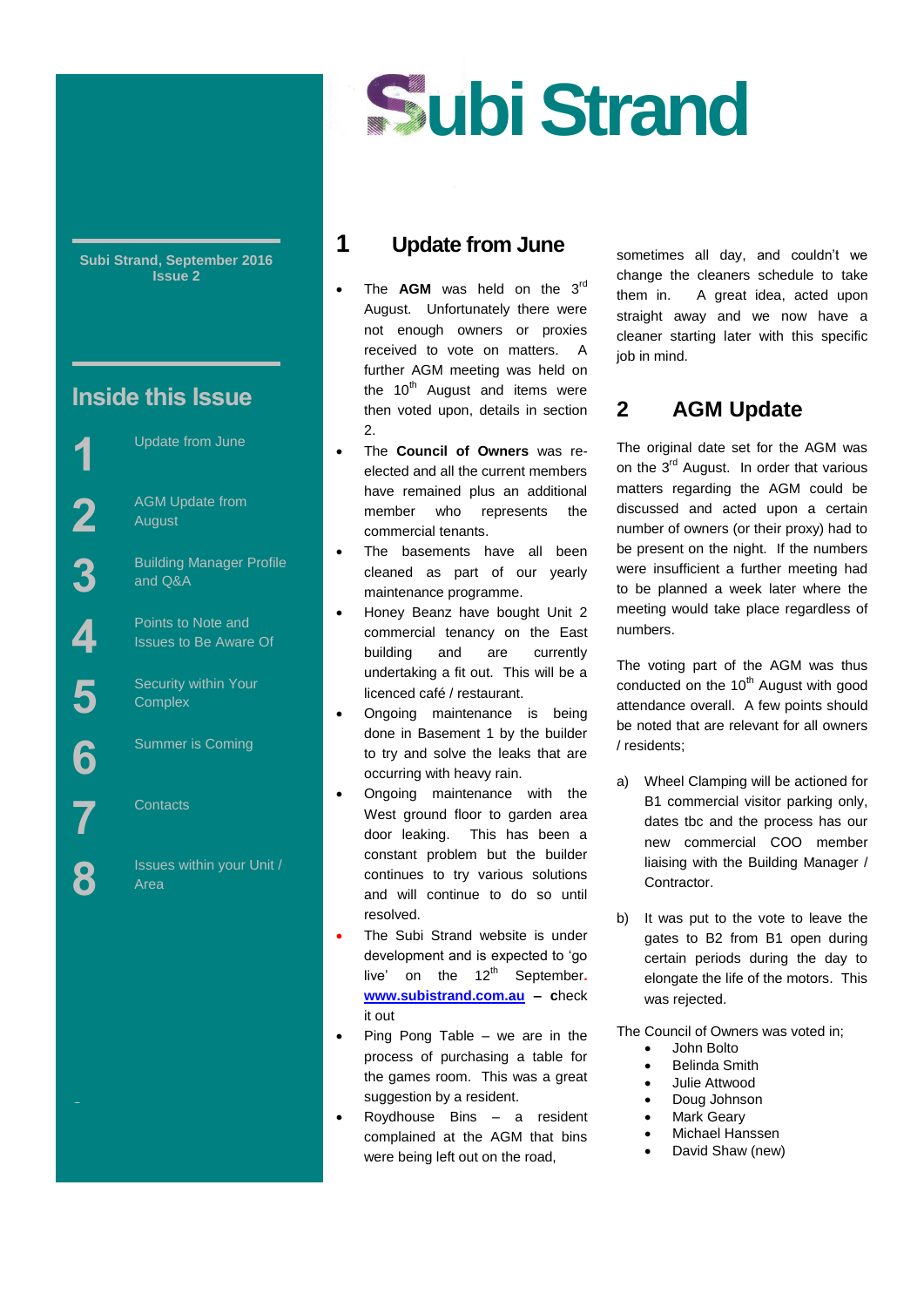### **3 – Building Manager**

**building manager**' segment we put a number of questions to Sam. Sam Arabi has worked for Colliers, and for Subi Strand for over 5 months. As part of our '*get to know your* 

### *Tell us a bit of background about yourself. What jobs have you done previously ?*

'I worked in construction for 12 years and then set up a rendering business. I also worked for Rio Tinto on the mines and various other companies. My priorities then changed and I wanted a role that was more structured in working hours. My friend introduced me to building management and I started working in that area. After agreeing to join Colliers I was then given Subi Strand to run.'

#### *What do you consider your strengths and weaknesses are for this job ?*

'I would say that my strengths are that I am a good communicator, helpful, organized and very tidy. In terms of weaknesses I can be taken advantage of by being too nice and I would say that my computer skills could do with a bit of polishing.'

*What are the best parts about working for Subi Strand ?* 'There is a very good vibe about the place. I have worked at other buildings where it seems 'dead' but Subi has a good feel about it and also the facilities are excellent.'

### *Honestly, what do you dislike about the job ?*

'That's an easy one. Non urgent after hours calls.'

### *What would you change if you could ?*

'Everyone should have to go through the BM before moving in/out. This allows a briefing and also the lifts to be booked and I can then discuss, and give them a copy, of the house rules so that things like putting your washing out on the balcony is not done.

I would also get rental residents to respect the common areas much better.'

### *What has been your best moment so far at Subi ?*

'Sorting out the BM role and feeling under control. The area was in a bit of a mess when I took over and it's taken about 10 weeks to start feeling on top of things here.'

### *What do you think are the best parts of Subi Strand for an Owner or Resident ?*

'Number 1 would have to simply be the facilities. I haven't seen another complex that has a theatre as good as this one, it's excellent.'

### *If you could suggest something to make residents and owners feel more 'community based' what would it be ?*

'Every couple of months have a 'residents night'. A night where people could bring down some drinks and snacks and get to know one another in a social setting. For such a big complex it's amazing how many people still feel they hardly know anyone.'

### *How do you feel residents could get more out of you as a building manager ?*

Laughs….'I feel like the residents get a lot out of me already. On an average day I am dealing with 15-20 enquiries and issues regarding residents. They could definitely get more out of the complex by being more involved and doing things with other residents.'

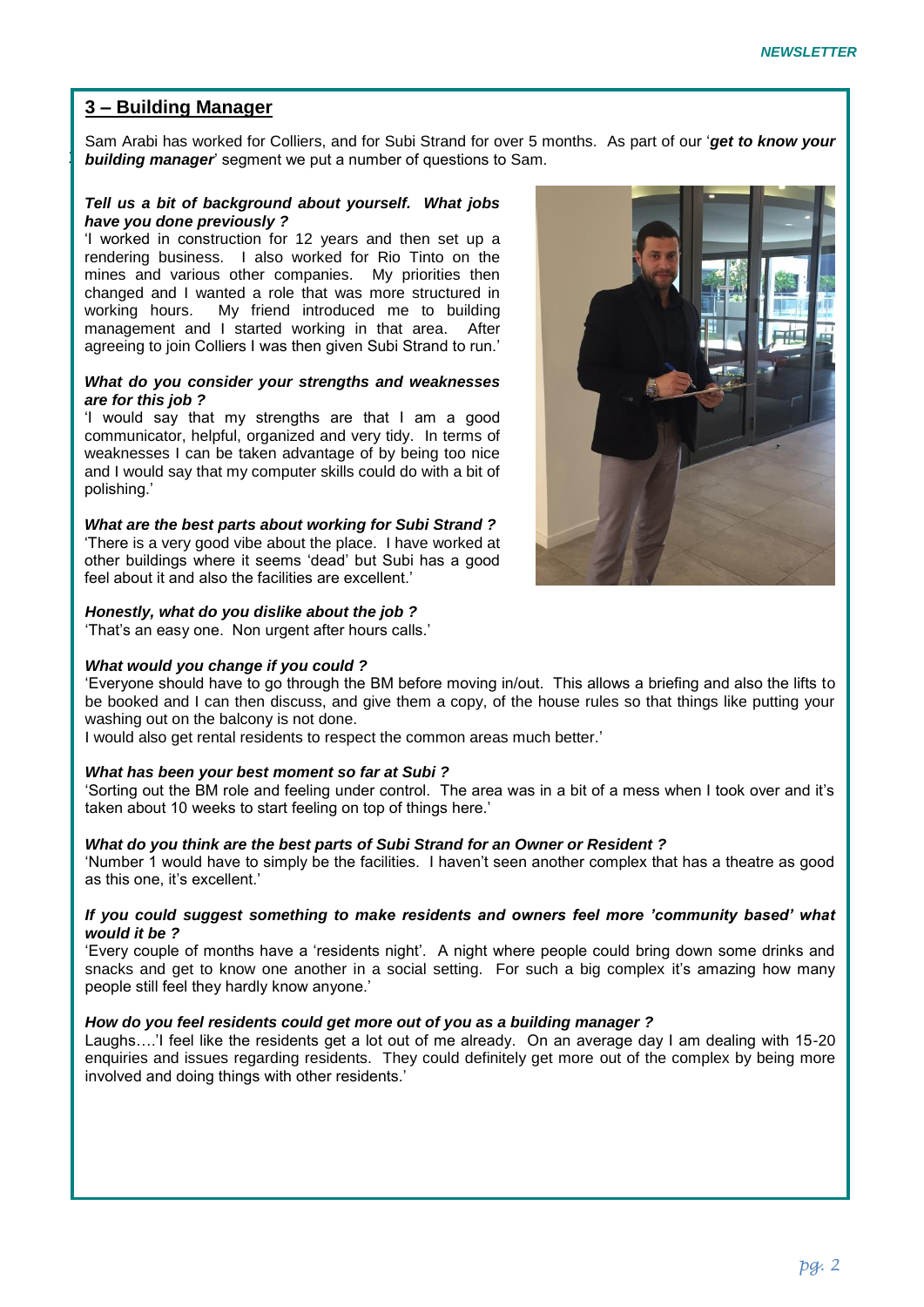### **4 – Points to Note & Issues to Be Aware Of**

- FIRE ALARMS every time a fire alarm is set off by accident the fire brigade **have** to attend and we have to re-set the fire inspection panel. The costs of these services (around **\$750** each time) are claimable against the owner. To avoid this please follow a few simple rules;
	- o Keep an eye on food cooking
	- o Do **NOT** open the corridor door if you have burnt food. The corridors have smoke detectors and it is generally these that get activated. Open the balcony door…
	- o Keep a lookout when you are boiling a kettle. Steam also sets off the fire alarms.
	- o Be aware in the common areas for all of the above issues.
- **PARKING** As noted in section 1, there will soon be wheel clamping in basement 1. Subi Strand does not have any visitor parking, therefore, if you have visitors please make other arrangements.
	- o Perhaps park your car out on Roydhouse St free parking during the day and let your visitor use your car bay?
	- o Do any of your neighbors or friends have a car bay they are not using when you need one?
- **WASHING ON BALCONIES** It is part of the By-Laws that washing should not be put on balconies so that the external façade of the building is not compromised. At the present there are a lot of residents doing this and our Building Manager will now start targeting them with breach notices.
- **DRIVING IN BASEMENTS** the speed limit is 10km/hr and the ramps are designed to allow two cars to pass, not just one car going up the centre.
- **BASEMENT CLEANING** There were around 35 cars at the last clean that did not get moved for the clean. For the next scheduled clean we will highlight any 'unused' car bays on other floors that can be used for that day only. This should help clear the area and allow the clean to be more effective.
- **MAINTENANCE** with a large complex like Subi Strand there are always going to be maintenance jobs that need to be done. On the whole there is a schedule that the Building Manager aims to stick to. He will programme, for instance, corridor painting touch ups, so that we get through all of these and the rest of the common areas in a sequence. Unless there is a major issue then he will stick to the schedule.

Small 'one off' maintenance issues may also take a few weeks to resolve as it would not be cost effective to get out a 'handyman' every time an issue is logged.

*Remember that all of these costs are a Strata cost, thus they are an OWNER cost. We have to be efficient otherwise the strata fees will increase.*

**THEATRE / DINING ROOM** – At the present time it is against the house rules to book both areas at the same time. The booking system, however, does allow this as it was a 'cost effective' solution for online bookings. Please remember this when booking…

It has been questioned if booking 6hrs is also too long for the theatre – this will be reviewed at the next COO meeting as it is a good question.

When booking either the theatre or dining room you are prompted to enter your remote number. Many residents are quoting the wrong number, please see the example below which shows the correct location;



There should also be some level of courtesy to leave the dining room in an acceptable condition for the next user, that means emptying the dishwasher.

### **5 – Security Within Subi Strand;**

It is up to everyone, resident or owner, to help keep the complex secure.

There have been a couple of incidents where 'unknown' people have been escorted out of the basements.

*Keep an eye on who follows you into the building. Do they have a fob to open the gates? If they follow you in on foot do they have a fob to access the lifts ?*

There was an incident on the  $8<sup>th</sup>$  August where three males entered the East lobby and gained access to the lift. As they didn't have a swipe they then proceeded to damage the lift control board to try and gain access to the building.

*If someone gets in the lift with you, do they have a fob or remote? Are they a visitor? NEVER take someone up the building with you…If they know someone they should be buzzed up or they should be picked up from the lobby.*

On the 26<sup>th</sup> August a resident hit the exit gate to Roydhouse Street ramp. By the looks of the CCTV it appears that they were just in a rush and didn't wait for the gates to open fully. This resulted in quite a bit of damage and could have caused the gate to be out of action for some time.

*Take your time. Damage to the property could result in poor security.*

One of the ground floor exit fire exit doors, on the 18<sup>th</sup> August, was found damaged. The handle had been removed and a tool wedged in the door latch.

It appeared that someone had deliberately done this to gain access to the building.

*Keep an eye on the exterior doors. Check they are pulled shut and locked as you walk past, report any issues.*

*Treat the whole building like your house – would you let a stranger follow you through your front door ?*